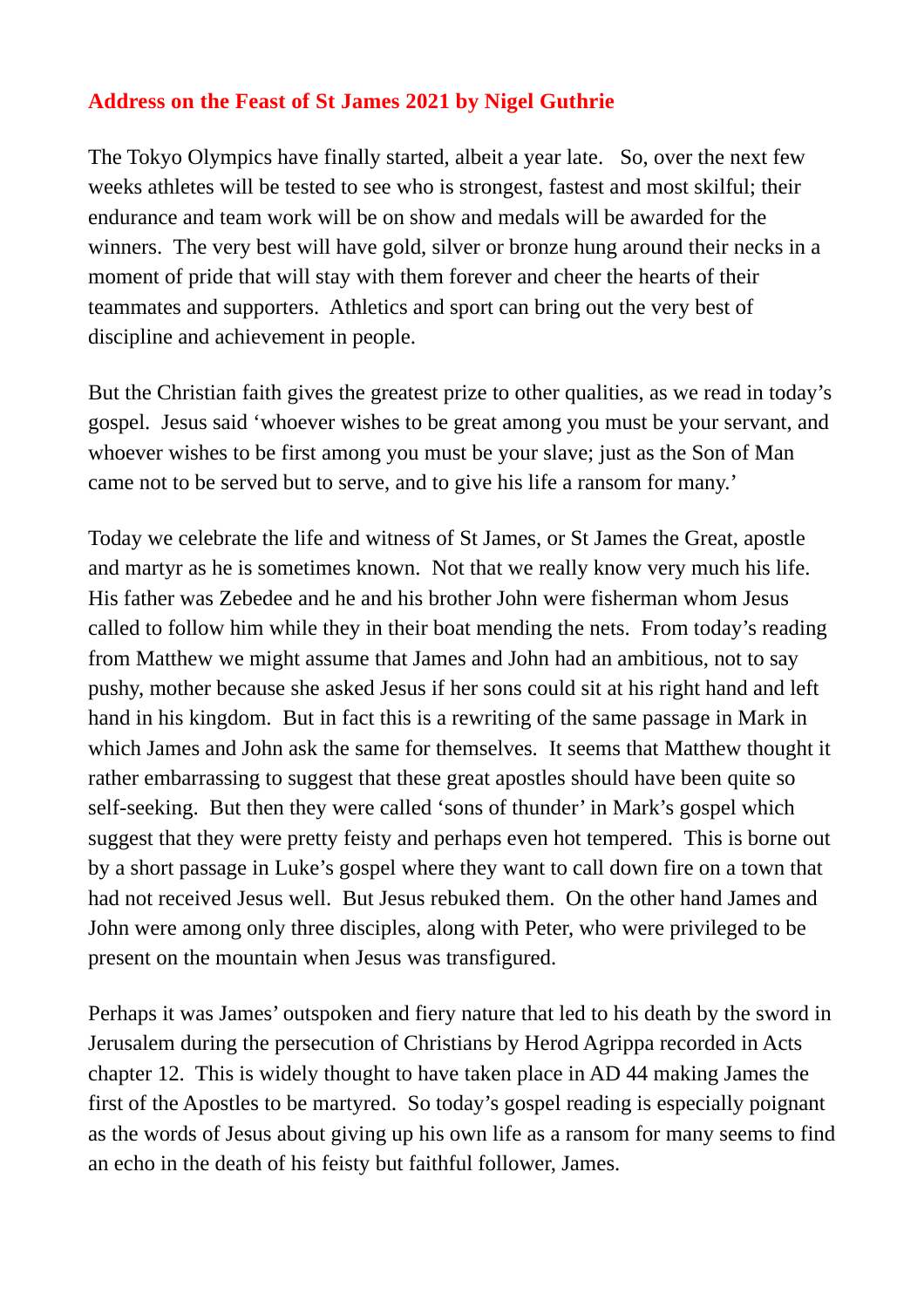It was a later tradition that associated James with Spain and led to the widespread recognition of Santiago de Compostela as his place of burial and one of the foremost places of Pilgrimage in medieval Europe. I know that at least some of our own parishioners have walked the pilgrimage routes, as I have myself. And today, when St James' Day falls on a Sunday it is declared a Holy Year in Compostela and on this day a special door in the East End of the Cathedral is opened in celebration. So, if you see a saint's image carved in Europe in the past 1000 years who has a walking stick, a pilgrim hat and a scallop shell you can be sure it is meant to represent St James.

The Epistle which is set for this special day is a wonderful passage which starts with St Paul saying 'We have this treasure is clay jars (or earthenware vessels – as it is sometimes translated), so that it may be made clear that this extraordinary power belongs to God and not to us.' Paul goes on to describe how we are afflicted but not crushed, persecuted but not forsaken, struck down but not destroyed always carrying in the body the death of Jesus, so that the life of Jesus may also be made visible in our bodies.

Here Paul seems vividly aware of his own weakness. The clay jar is fragile. It can easily be smashed or just accidently dropped. Yet in the ancient world it was also the best vessel to contain things of great value, things which were essential to a good life, olive oil, water and wine. These could be best looked after in a clay jar but it was not without risk.

So, I believe that Paul is telling us something profound about God's call to us, and something that reflects the life and ministry of James, Apostle and Martyr. God knows that we are fragile, he knows that we can be easily broken, he knows that we have our limitations and our failings, he knows that if we've lived at all we carry damage and hurt. Yet he still trusts us with the most precious gift of the Gospel of Christ so that we can preserve it and share it in as best we can. Paul is very aware of just how his own weakness contrasts with the extraordinary power of God. And when in chapter 12 of the same letter he complains about his thorn in the flesh the Lord gives him this amazing assurance 'My grace is sufficient for you, for my power is made perfect in weakness.'

For ourselves, for our church, for the great apostle James the same is true 'My grace is sufficient for you, for my power is made perfect in weakness.' It is not easy to hear because we want to live and minister from a position of strength and to be filled with